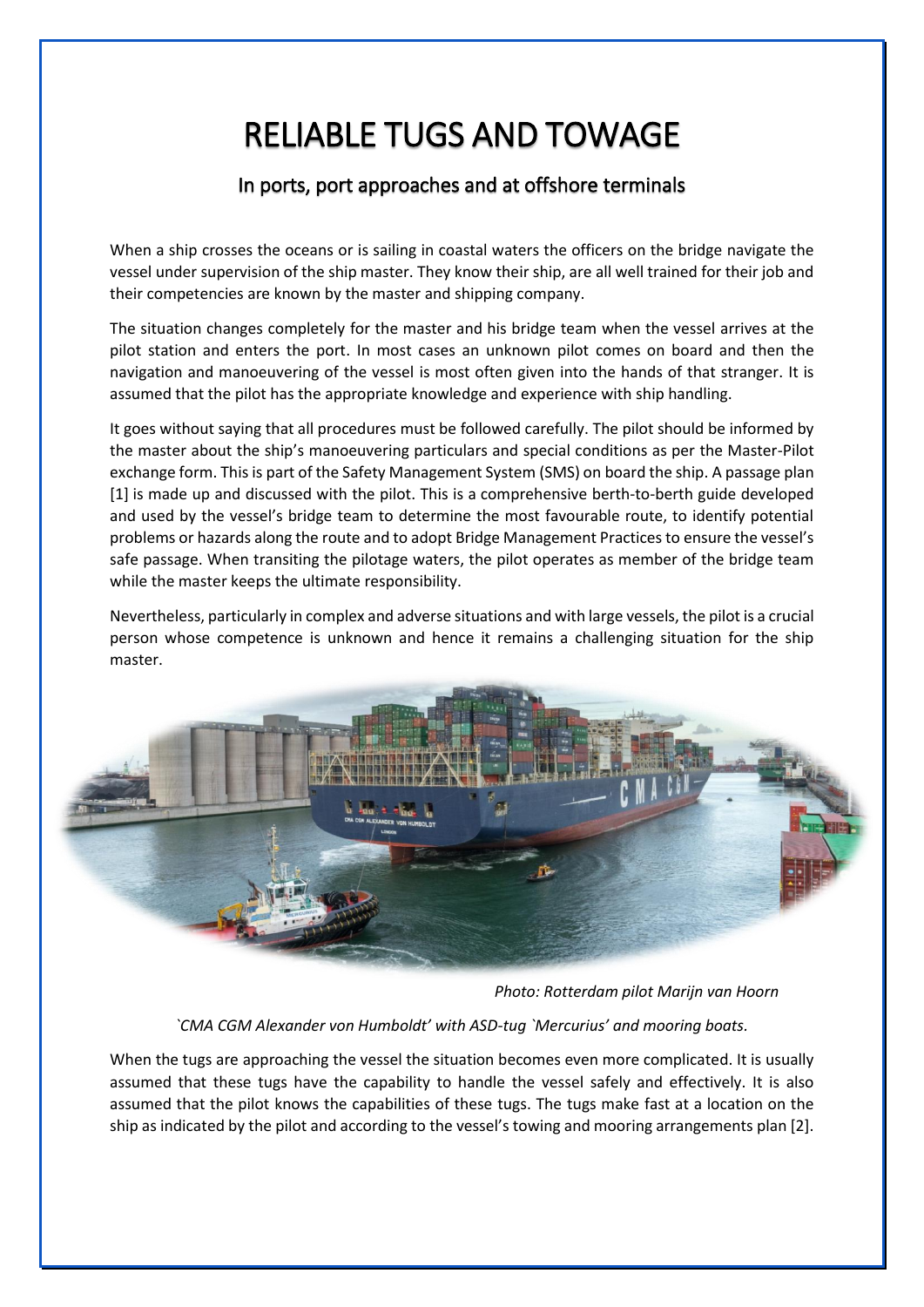For the ship master, questions remain regarding the power and capability of the tugs and the level of training and fitness of the tug masters and crews. These questions address the reliability of the tug service in respect to safe handling of the vessel. Assumptions are again made that the pilot knows the answer to these questions whether this is realistic or not.

So, in what is probably the most risky, complicated and difficult part of a ship's voyage it is often an external participant in the bridge team who plays a crucial role, assisted by tugs, the capabilities of which are also unclear to the ship master. Although the ship master retains full command and supervision of the vessel, he is in a rather complex situation.

Ships have grown in size such as container vessels, gas carriers and cruise vessels, and larger amounts of dangerous cargoes are transported by ships. This has resulted in smaller safety margins and larger consequences of accidents in port areas and fairways which are often ever more crowded. At the same time tugs have grown in power, although there are also still many low powered tugs with limited manoeuvrability.

Therefore, this raises the crucial question of how best to reassure ship masters, shipping companies and P&I Clubs that, with regard to port service providers, their ships can safely enter and leave port in the various prevailing conditions. The time of just "*assuming"* that service providers are of a high standard has past. The risks and consequences of an accident are too high!

This is one aspect of the argument. Furthermore, it should be realized that, due to the nature of their work, tugs often operate in risky circumstances when in close vicinity of a vessel making way because of the varying forces and turning moments working on the tug due to interaction effects. Therefore tug operations can be regarded as high risk operations. See for instance reference [3] in which a number of serious accidents with tugs, with fatal consequences, are mentioned. It means that a small mistake made by a tug master can result in large consequences for the ship and port. A tug master's experience and training should therefore be of a high level.

#### **Certification**

Pilot organizations have recognized the problem and can be ISPO certified. The ISPO (International Standard for Maritime Pilot Organizations) is a standard of best practice for pilots and pilot organizations, improving safety and quality. It provides self-regulation and transparency in pilotage standards to all port related stakeholders. The ISPO standard was developed by the [Dutch Maritime](https://www.loodswezen.nl/en.aspx)  [Pilot's Association](https://www.loodswezen.nl/en.aspx) under the wings of the International Maritime Pilots' Association (IMPA) with the assistance of an external consultant. At a later stage of the development Lloyds Register and some high level stakeholders of pilot services (NGOs at IMO) joined the Research and Development (R&D). The development phase was supported by the European Maritime Pilots' Association (EMPA). At present the responsibility for the ISPO standard lies with the International Users Group of ISPO-certified organizations (IUG). It is a good initiative and several pilot organizations have already been certified. Hopefully many more will join in what is becoming a necessity.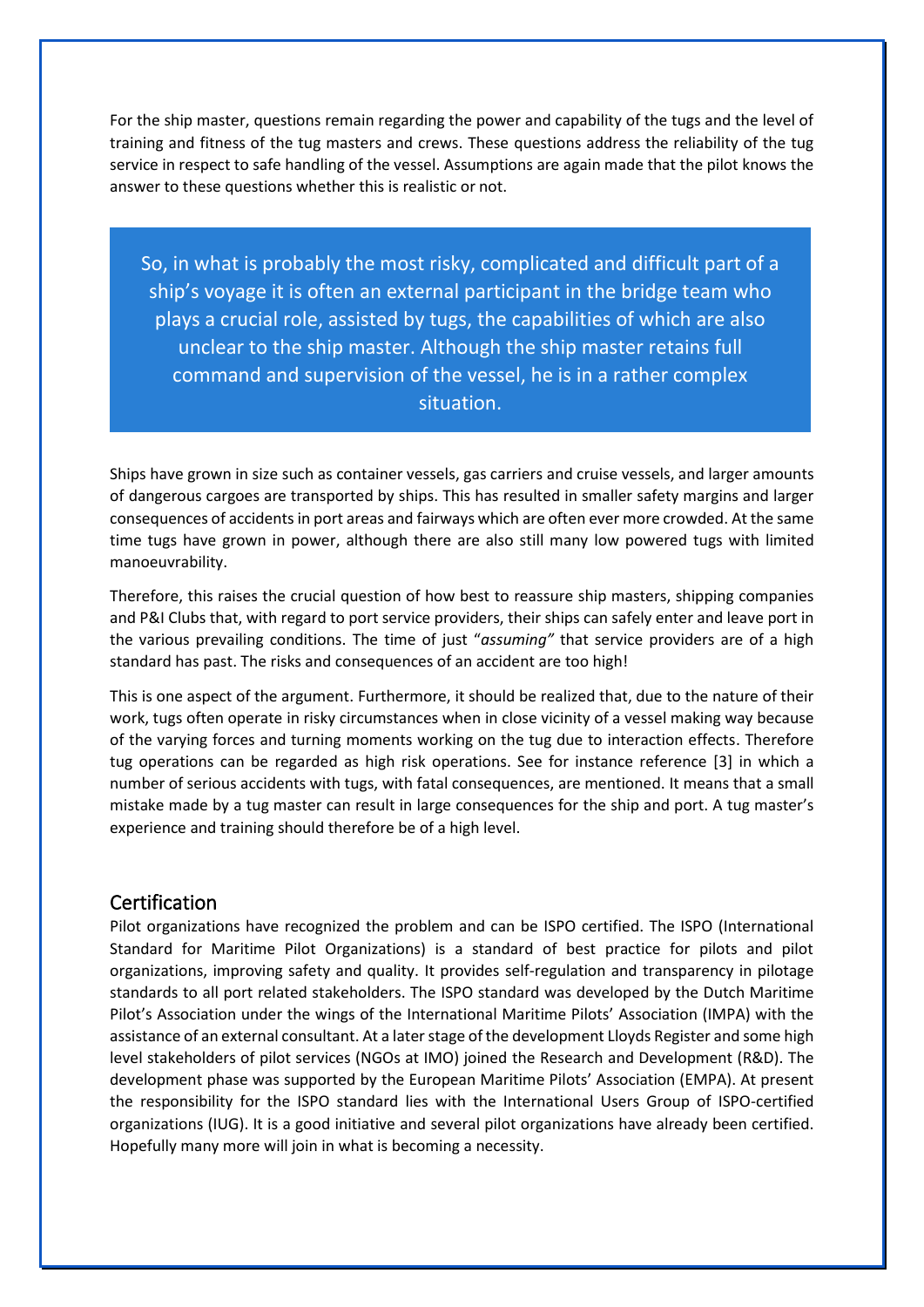The European Boatmen Association (EBA) has also been working on a similar transparent initiative which covers risk based safety, quality and occupational health and safety regulations.

#### Standard for towage operations

The question must be asked if such a system has become necessary for towing companies as well. A realistic answer would be yes. For instance, an ISTC (International Standard for Towing Companies) certification comparable with the ISPO of the marine pilots and the International Standard for Mooring Services (ISMS) of the boatmen, would be a great improvement and assurance for shipping companies, ship masters and insurance companies. It would give a better insight into the practical suitability and effectiveness of the towing services in a port. Most harbour tugs have a GT of less than 500 ton and as such don't fall under IMO regulations. Although harbour tugs having a length of less than 24m don't need to comply with stability rules, most do, because they are built under classification society rules. Nevertheless, an extra reason why certification would be welcome.

A certification should be based on a review of the following aspects, but not limited to:

- Organisation, capability and flexibility of towing companies.
- Capability of tugs and the available tug fleet to handle the various vessels calling at the port under the local conditions that can be reasonably expected, which may include dense harbour traffic, fog, ice, wave and swell conditions.
- Capability of tugs with respect to escorting, viz. assisting ships at speed.
- Condition of tugs with respect to engines, deck equipment, towing ropes, bridge equipment, maintenance, fendering, etc.
- Level of manning and experience.
- Roster system.
- Training of tug masters and crews for all relevant operational aspects and weather and sea conditions.
- Communication systems.
- Emergency preparedness.

Such a review should be carried out by an independent party, e.g. a classification society, and be repeated after certain intervals.

A set of guidelines and protocols will be needed for an International Standard for Towage Operations. As an example, the earlier mentioned ISPO [4] and the more recent ISMS could be used as a guide. This document contains many relevant rules and regulations, taking into account the diversity of ports, the application and certification; designated person; recruitment, training and qualification; operations; emergency preparedness; risk, incident and accident management; etc.

## Who benefits?

A certified towing company operates at a specified appropriate standard. The certification will ensure a capable towing company with capable tugs, tug masters and tug crews.

As mentioned already, it would be the shipping companies and ship masters who benefit due to the improved reliability and safe operations. Insurance companies and P&I clubs would also benefit seeing a reduction in the number of claims arising from towage incidents. Furthermore, the port, pilot and boatmen organisations, as service providers, will benefit from a certified towing company. It would have a positive effect on the safety of ship handling with tugs and consequently on the safety in port